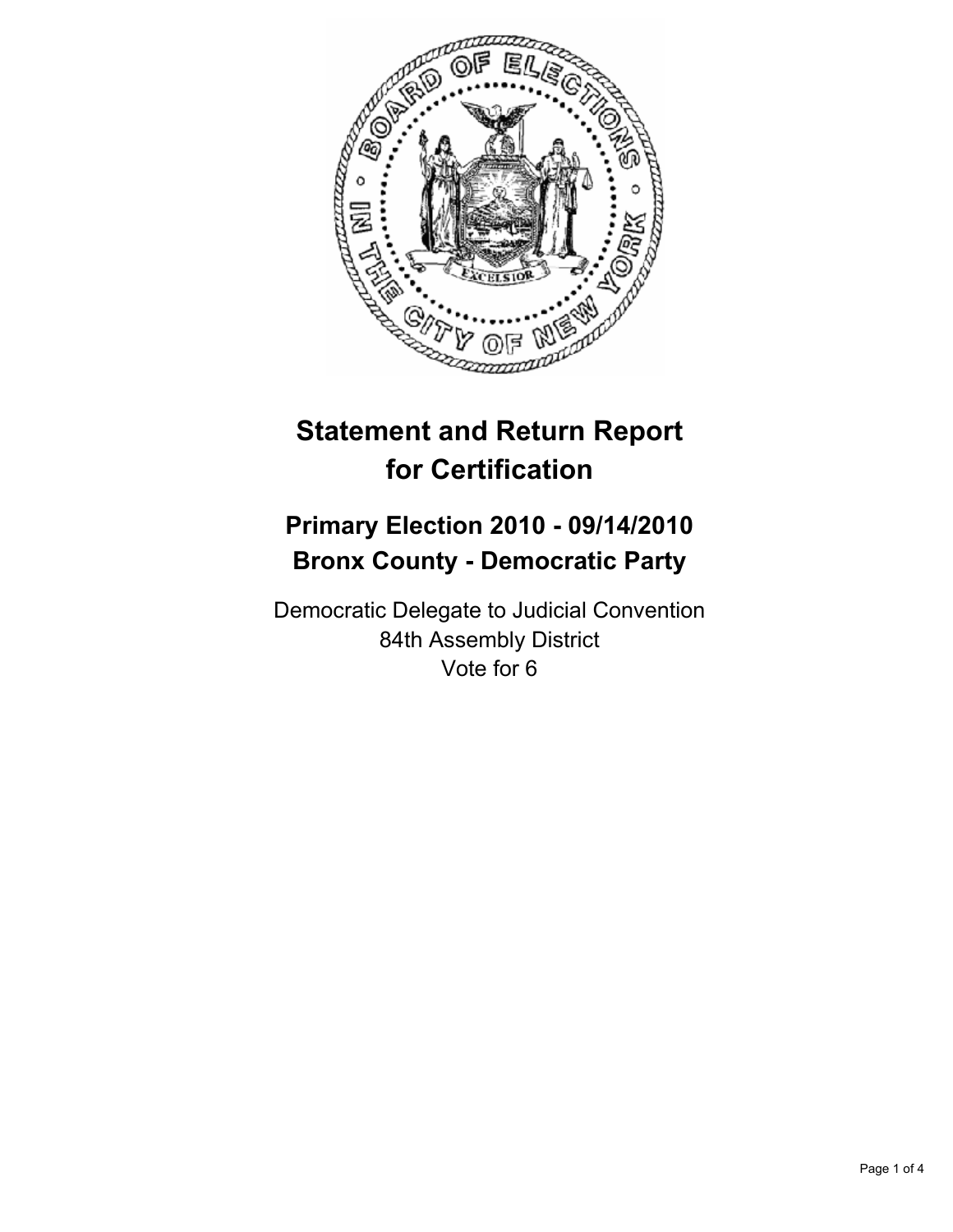

### **Assembly District 84**

| PUBLIC COUNTER              | 3,660        |
|-----------------------------|--------------|
| EMERGENCY                   | 10           |
| ABSENTEE/MILITARY           | 49           |
| <b>AFFIDAVIT</b>            | 43           |
| MARIA DEL CARMEN ARROYO     | 1,996        |
| LINDA L DUKE                | 882          |
| <b>CARLOS SIERRA</b>        | 1,006        |
| DANIEL BARBER               | 688          |
| <b>CARMEN AQUINO</b>        | 1,158        |
| <b>ARIEL SANTIAGO</b>       | 981          |
| JOSEPH MARTINEZ             | 1,071        |
| DAMALIZ MARTINEZ            | 727          |
| <b>IRIS FERNANDEZ</b>       | 1,229        |
| ANDREW COMO (WRITE-IN)      | 1            |
| ANITA ANTONELLY (WRITE-IN)  | 1            |
| BREE SMITH (WRITE-IN)       | 1            |
| D COUAMO (WRITE-IN)         | 1            |
| DANALA ANTONELLY (WRITE-IN) | 1            |
| ELISE ALAMO (WRITE-IN)      | 1            |
| GUSTAVO RIVERA (WRITE-IN)   | 1            |
| JACN GARCIA (WRITE-IN)      | 1            |
| JOSE MACHADO (WRITE-IN)     | 1            |
| JULIO PABON (WRITE-IN)      | 1            |
| MARCOS CRESPO (WRITE-IN)    | $\mathbf{1}$ |
| MARION ROSE (WRITE-IN)      | $\mathbf{1}$ |
| MICHAEL PENA (WRITE-IN)     | 1            |
| MONICA EACEY (WRITE-IN)     | 1            |
| MORELES (WRITE-IN)          | 1            |
| NICHOLAS ROMANO (WRITE-IN)  | 1            |
| POWELL (WRITE-IN)           | 1            |
| RAYMOND PENA (WRITE-IN)     | 1            |
| RICARDO COSME (WRITE-IN)    | 4            |
| RICHARD BRODSKY (WRITE-IN)  | 1            |
| ROBERT PENA (WRITE-IN)      | 1            |
| RUBEN DIAZ (WRITE-IN)       | 1            |
| VICTOR RIVERA (WRITE-IN)    | 1            |
| <b>Total Votes</b>          | 9,764        |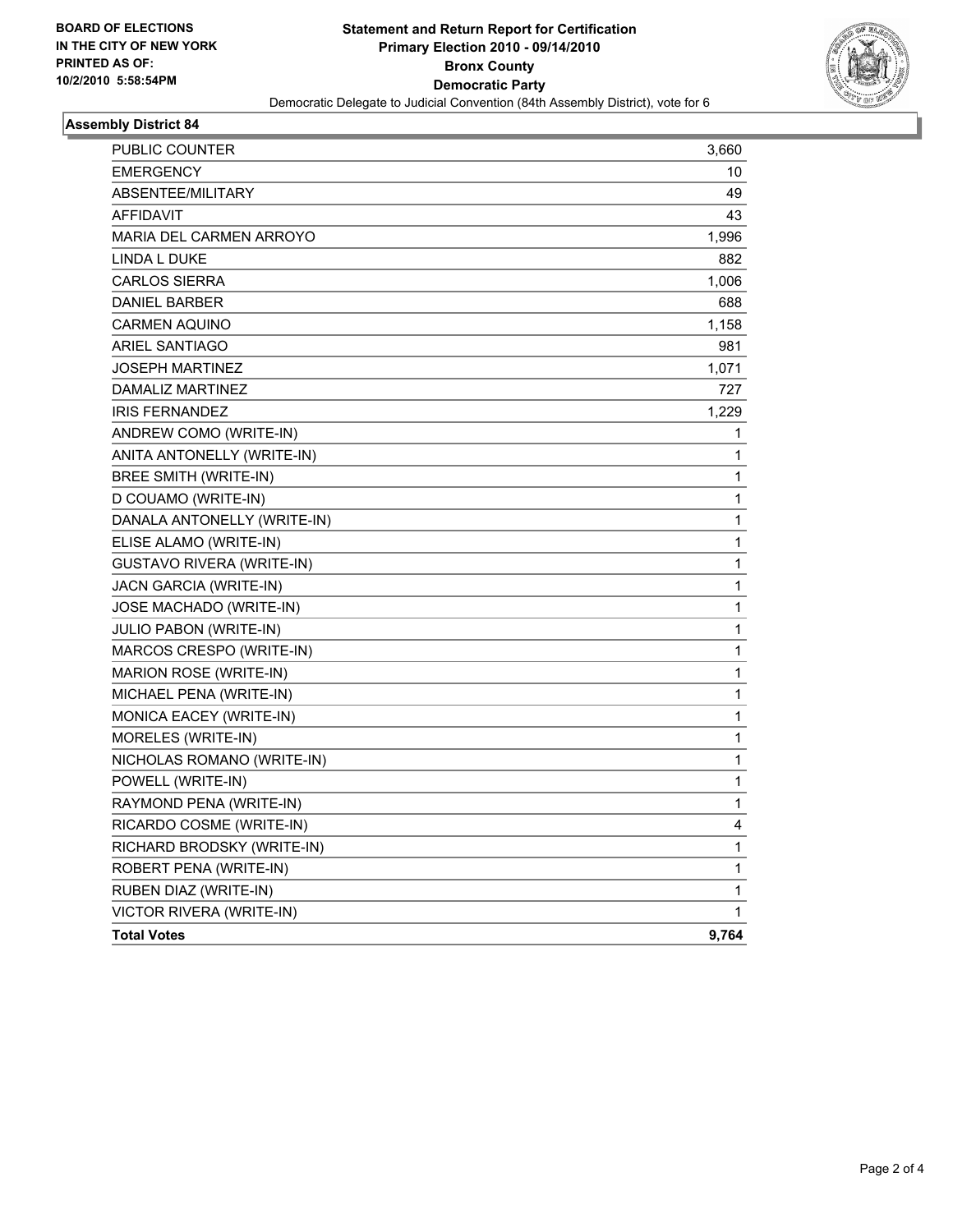

#### **Total for Democratic Delegate to Judicial Convention (84th Assembly District) - Bronx County**

| PUBLIC COUNTER                   | 3,660        |
|----------------------------------|--------------|
| <b>EMERGENCY</b>                 | 10           |
| ABSENTEE/MILITARY                | 49           |
| <b>AFFIDAVIT</b>                 | 43           |
| MARIA DEL CARMEN ARROYO          | 1,996        |
| <b>LINDA L DUKE</b>              | 882          |
| <b>CARLOS SIERRA</b>             | 1,006        |
| <b>DANIEL BARBER</b>             | 688          |
| <b>CARMEN AQUINO</b>             | 1,158        |
| <b>ARIEL SANTIAGO</b>            | 981          |
| JOSEPH MARTINEZ                  | 1,071        |
| DAMALIZ MARTINEZ                 | 727          |
| <b>IRIS FERNANDEZ</b>            | 1,229        |
| ANDREW COMO (WRITE-IN)           | 1            |
| ANITA ANTONELLY (WRITE-IN)       | 1            |
| <b>BREE SMITH (WRITE-IN)</b>     | 1            |
| D COUAMO (WRITE-IN)              | 1            |
| DANALA ANTONELLY (WRITE-IN)      | 1            |
| ELISE ALAMO (WRITE-IN)           | 1            |
| <b>GUSTAVO RIVERA (WRITE-IN)</b> | $\mathbf 1$  |
| JACN GARCIA (WRITE-IN)           | 1            |
| JOSE MACHADO (WRITE-IN)          | 1            |
| JULIO PABON (WRITE-IN)           | 1            |
| MARCOS CRESPO (WRITE-IN)         | 1            |
| MARION ROSE (WRITE-IN)           | 1            |
| MICHAEL PENA (WRITE-IN)          | 1            |
| MONICA EACEY (WRITE-IN)          | 1            |
| MORELES (WRITE-IN)               | 1            |
| NICHOLAS ROMANO (WRITE-IN)       | 1            |
| POWELL (WRITE-IN)                | 1            |
| RAYMOND PENA (WRITE-IN)          | $\mathbf{1}$ |
| RICARDO COSME (WRITE-IN)         | 4            |
| RICHARD BRODSKY (WRITE-IN)       | 1            |
| ROBERT PENA (WRITE-IN)           | $\mathbf{1}$ |
| RUBEN DIAZ (WRITE-IN)            | 1            |
| VICTOR RIVERA (WRITE-IN)         | $\mathbf{1}$ |
| <b>Total Votes</b>               | 9,764        |